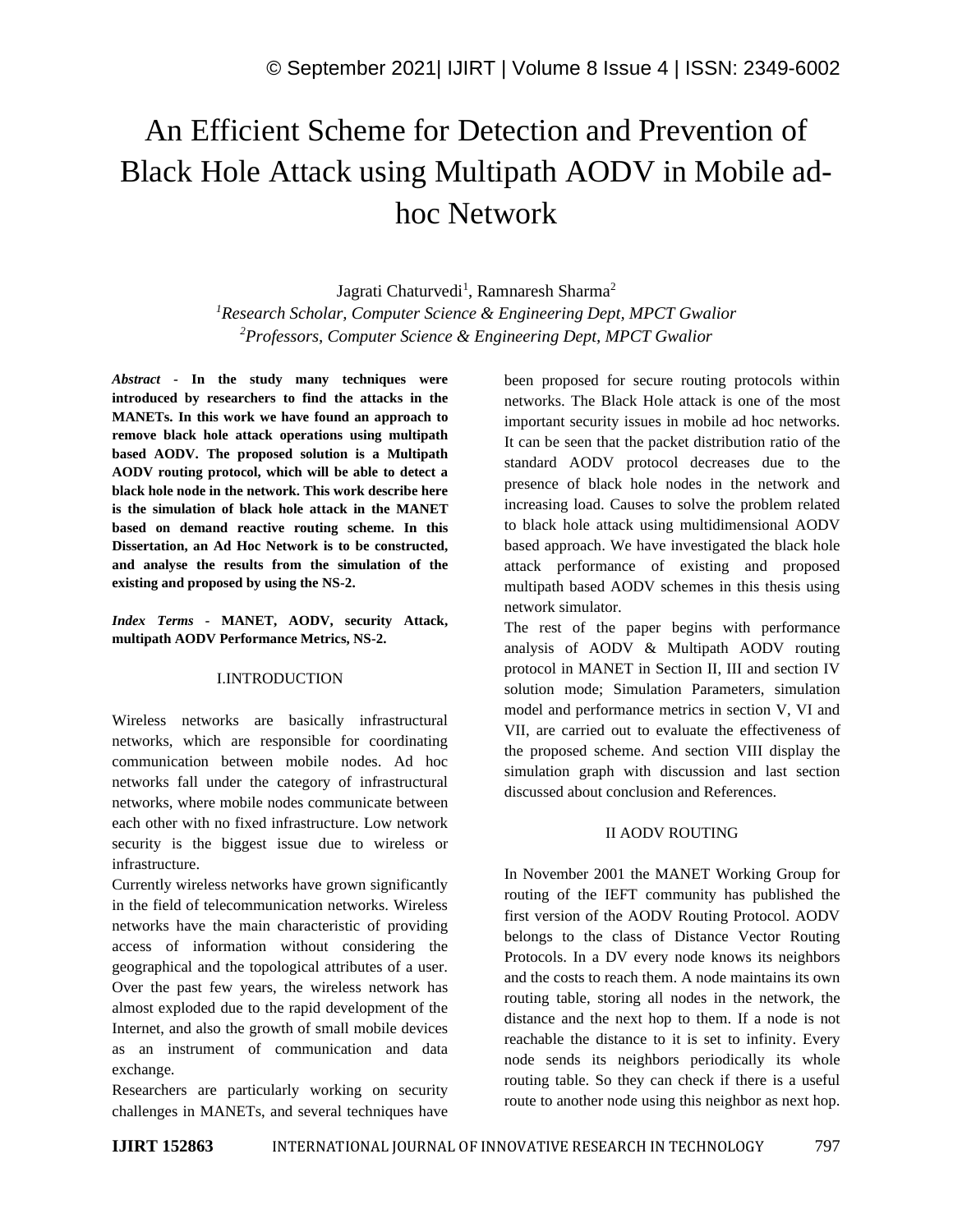When a link breaks a Count-To- Infinity could happen. AODV is an 'on demand routing protocol' with small delay. That means that routes are only established when needed [3, 25, and 31].

AODV is a reactive routing protocol used to find a route between a source and a destination and allows mobile nodes to obtain new routes for new destinations in order to establish an ad hoc network. In this order several messages are exchanged, different types of link are established, and many information can be shared between the participant's nodes. In AODV protocol we find hello message and three others significant type of messages, route request RREQ, route reply RREP and route error RERR. The Hello messages are used to monitor and detect links to neighbors, every node send periodically a broadcast to neighbors advertising it existent ,if a node fails to receive an hello message from neighbor a link down is declared. In order to communicate every node must create routes to the destinations, to achieve that the source node send a request message RREQ to collect information about the route state; if the source receives the RREP message the route up is declared and data can be sent and if many RREP are received by the source the shortest route will be chosen. Any nodes have a routing table so if a route is not used for some period of time the node drop the route from its routing table and if data is sent and a the route down is detected another message (Route Error RERR) will be sent to the source to inform that data not received.

#### III PROBLEM STATEMENT

Due to their nature that is the dynamic topology caused by the node mobility, create the issue of link stability or link break problem to solve this problem need new requirements on the routing protocol. Through some papers in the previous chapter, the author comes to know about several security challenges in MANET, one of them is black hole attack. The literature found that this attack is caused by malicious nodes. Malicious nodes have a detrimental effect on the network. Density plays an important role to mitigate the effects of a security attack. In addition, this work focuses on addressing the performance issue in MANET. This is not very effective due to improper selection of malicious nodes. A black-hole attack in a mobile ad-hoc network is caused by malicious nodes, which attract data packets by incorrectly advertising a fresh route to the destination. Therefore, some improvement on this proposed methodology is needed to provide security in MANET.

# IV HOW BLACK HOLE WORKS

In this section black hole attack is discussed in detail and how it affects the network. In this attack, a black hole node tries to send a fake RREP for a route request, being the shortest route to the destination. These false RREPs deceive the source to divert network traffic toward the black hole node for eavesdropping or absorbed traffic to discard data packets.

There are two stages of black hole attack. In the first phase, the malicious node uses an ad node routing protocol such as AODV to advertise as a valid route to the destination node. Even if the route is suspicious, intended to interrupt the packet. In the second stage, the attacker node drops the intercepted packet without forwarding it. A more subtle form of this attack occurs when an attacker node suppresses or modifies packets originating from certain nodes, while leaving data packets unaffected from other nodes. This makes it difficult for other nodes to detect malicious nodes. In this work, however, a defense mechanism against a collaborative black hole attack in AOD is proposed that relies on the AODV routing protocol.



Among black hole attacks is that malicious nodes do not initially send actual control messages. For a black hole attack, the malicious node waits for the neighbouring node to send the RREQ message. When a malicious node receives an RREQ message,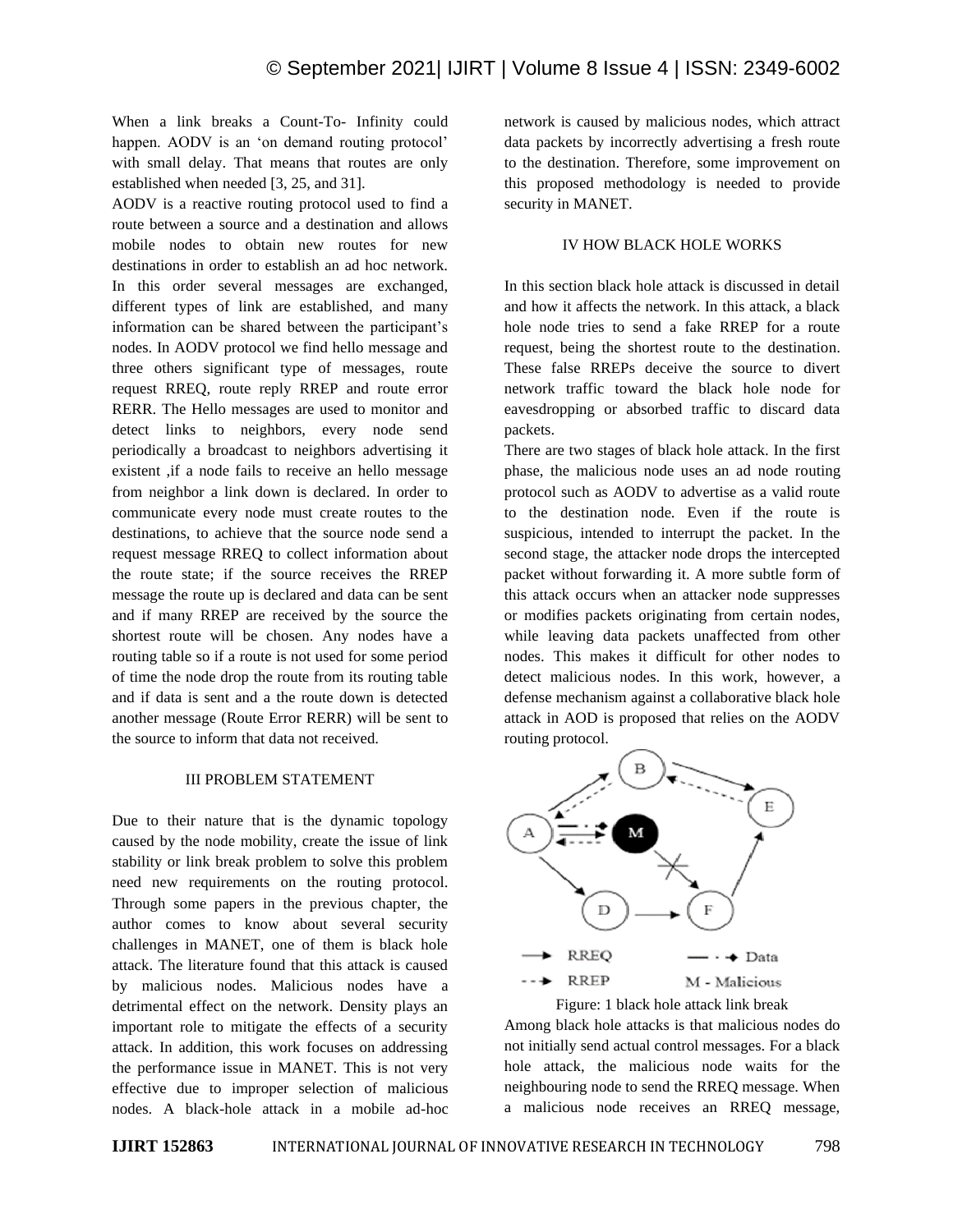without checking its routing table, immediately sends an incorrect RREP message that routes to the destination, a higher serial number for the victim node to settle in the routing table Specifies, do not correct before sending to your node. Therefore requesting the nodes assumes that the route discovery process is complete and ignores other RREP messages and starts sending packets to the malicious node. The malicious node attacks all RREQ messages in this way and occupies all routes. Therefore all packets are sent at a point when they are not forwarding anywhere. This is called a black hole attack.

The malicious node messages the wrong RREP message as if it comes from another victim node instead of itself; all messages will be sent to the victim node. By doing this, the victim node intercepts all incoming messages. This causes the attack link brake problem as shown in the figure above. Black hole attack affects the entire network. This degrades the performance of the network. Problems such as packet loss and delay increase. After launching a black hole attack, the attacker has unauthorized access to the given network. Following are the symptoms that can be seen in the network due to black hole:

- Decrease in Network utility.
- Increase the Traffic Load.
- Increase the Packet Loss.
- Increase Delay.

# V MULTI PATH AODV

In this work, Multipath AODV or Modified AODV: Multiple root discovery procedures are used in this scheme, by which multiple routes are discovered. Continuous route breakdown causes intermediate nodes to fall packets because there is no alternate route available to the destination. Therefore, this scheme provides an alternative route for data transfer. Modification in Ad hoc on demand distance vector routing Source Code

We have modified the code below to correct the black hole attack:

In AODV main file should change "finding route to the destination" to "finding multiple routes" to the destination.

- The receive request method should be modified to receive the RREQ with the same ID as previous one in order to create the multiple reverse routes. The receive reply method should be modified to accept the multiple route reply to create the multiple forward routes.
- The receive reply method should be modified to forward RREP packet to every reverse route. The receive error method should be modified to check if the node still has another active route to the destination. If the node still has another active route to the destination, the node no needs to forward the RERR packet. Route resolve method for source node should be set to switch from one active path to another active path and switch back in next transmission.
- The set of the route selector counter should be added for every node in case of one source may have to transmit to more than one destination. The route selector counter is for the source node to switch from the best route to the second route in the next transmission and switch back in the Next Transmission.

SOLUTION MODEL: In this solution, the sender node needs to verify the authenticity of the RREP packet initiating node using network redistribution. Since any packet can be transported to the destination through multiple redundant paths, the idea of this solution is to wait for the RREP packet to arrive from more than two nodes. During this time the sending node will buffer its packet until a secure route is identified. Once a secure route is identified, these buffer packets will be transmitted. When an RREP arrives at the source, it will take all routes to the destination and wait for another RREP. If it has not received the packet, it follows another path and sends the packet and also checks whether the received packet was received before the same original source. In this solution each node requires two tables; The first table has to hold the sequence number for the last packet sent and the second table has to forward the information of nodes. The sender delivers RREQ packets to its neighbors. Once this RREQ reaches the destination, it will initialize the source to RREP, and this RREP will contain the last packet-sequencenumbers received from this source. When an intermediate node has a route to the destination and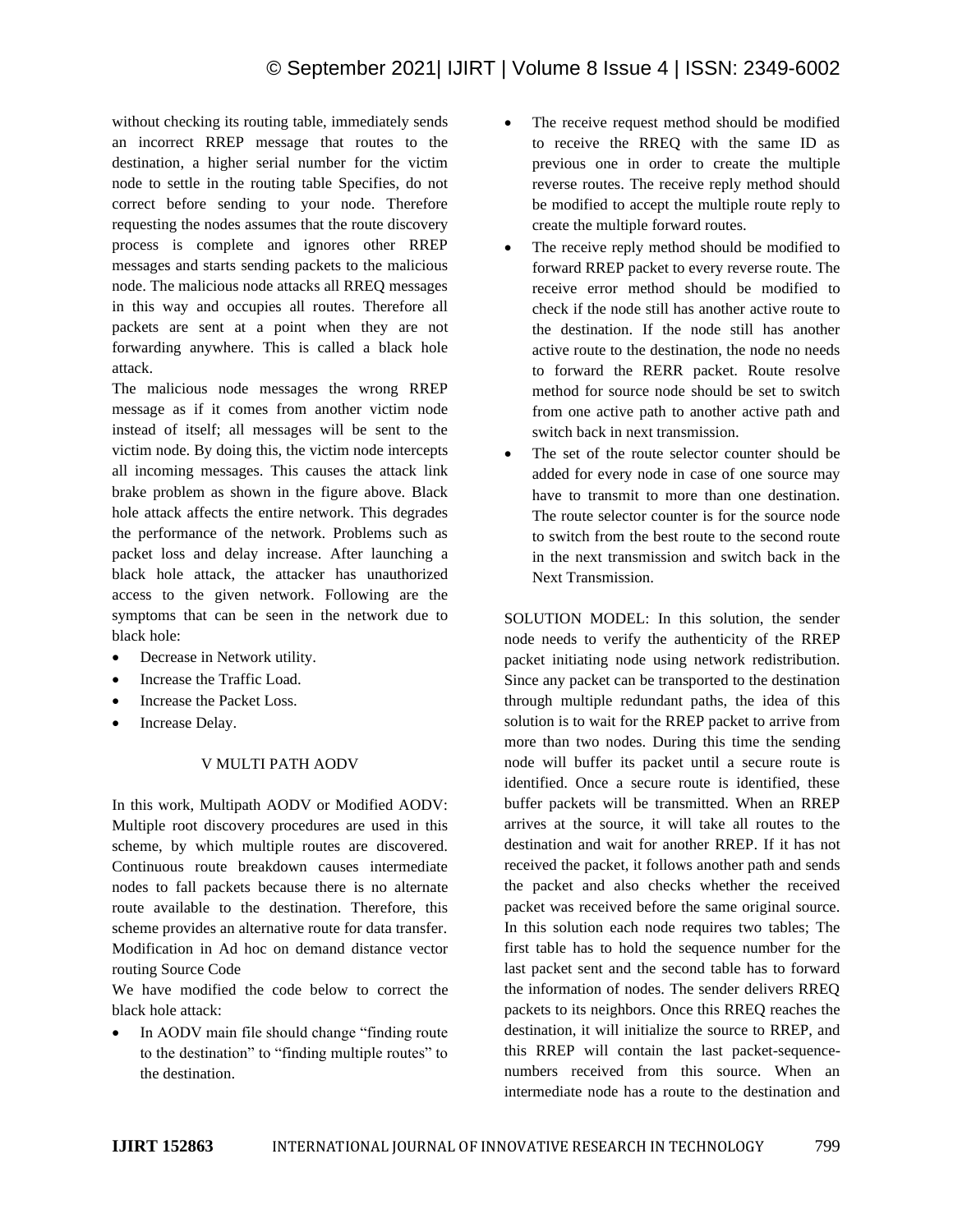receives RREQ, it will respond to the sender with RREP.

For the past few years, the subject of the attack has been a main area of research. In this work, we have found a way to find and solve a black hole attack. We prevented the problem of black hole attack by using the algorithm below and efficient data transmission. Some modifications have been made to the AODV routing scheme that minimizes packet loss. A new protocol known as the multi-path scheme is proposed based on an alternative path to avoid a black-hole attack. The proposal technique is used to detect and isolate malicious nodes from the network. The proposed technique is an improvement over existing technology.

# V SIMULATION PARAMETERS

Simulation Parameters is given below:

| <b>PARAMETERS</b> | <b>VALUE</b>                   |
|-------------------|--------------------------------|
| Simulator         | $NS-2$                         |
| Routing protocol  | AODV, Black hole AODV, Im-Aodv |
| Number of Nodes   | 10 to 50                       |
| Area              | 1000mX1000m                    |
| Packet size       | 512byte                        |
| Simulation time   | 500s                           |
| Pause time        | 1.0                            |
| Traffic type      | <b>CBR-UDP</b>                 |
| Mac protocol      | <b>IEEE/MAC 802.11</b>         |
| Speed             | $10 \text{ m/s}$               |

#### VI PERFORMANCE METRICES

It is the value of information calculated using mathematical methods, indicating that the performance metric measures the value, and shows the display using the following metrics:

Packet Delivery Ratio: This is the Ratio of number of packets received at the destination to the number of packets sent from the source multiply by 100. In other words, fraction of successfully received packets, which survive while finding their destination, is called as packet delivery Ratio.

End-to-end delay: The packet end-to-end delay is the time of generation of a packet by the source up to the destination reception. It refers to the time taken for a packet to be transmitted across a network from source to destination.

#### VII SIMULATION MODEL

In this task a wireless scenario is configured with the same set with 50 nodes. These nodes run within the area 1000mX1000m, the range of which is defined as in this example. At the beginning of a wireless simulation, the types of each of these network components have to be defined. The type of antenna, routing protocol used by mobile nodes, are some of the other parameters that have been defined. In the thesis, the black hole attack is simulated and evaluated in a wireless ad-hoc network. The simulation is performed in NS-2 which has network protocols for simulation of networks of different nodes. To evaluate the network in existence of a malicious node, a black hole node is created with the help of an agent. A tcl script is created for the implementation, including the creation of nodes, the relationships between nodes, setting the topography region in which nodes are located according to the x axis and the y axis. The simulation is run for 500 seconds. Routing algorithms have been used to route between source and destination AODVs. The author considered the case of continuous mobility (no holds barred). To change the node dynamics and fixed simulation time.

#### VIII RESULTS AND DISCUSSION

In this section simulate the performance under the black hole effect in the on demand AODV routing scheme by using network simulator version 2 and display the variations of mobility parameters. The impact variation of Ad Hoc On-Demand instance Vector routing. These section covers the avoid black hole attack problem using alternate path AODV scheme. The find the overall results and its compared existing and modified approaches.

In this thesis malicious nodes with a variation of nodes are analyzed with black holes. And its results are presented in this section. The above data obtained indicate that malicious nodes cause significant degradation in network performance. Simulations have used malicious nodes in a network, comparing them with the normal functioning of AODV. And also presents the performance of the proposed solution which is concluded by taking into account scenarios with attacks. In both cases the diagram below analyzes the effect of network performance with the variation of nodes using the graphical method.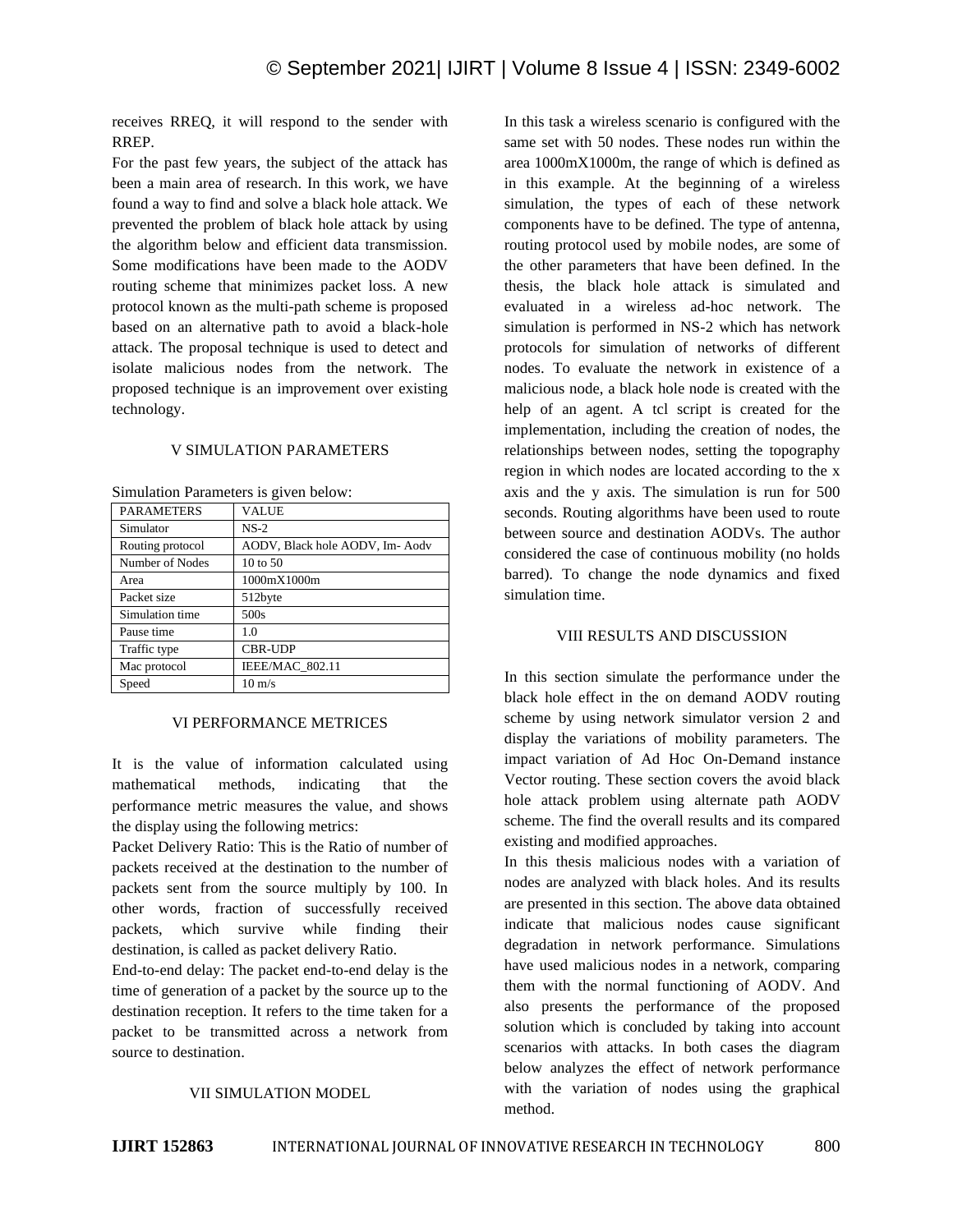Black hole attack is one of the most important issues in the network. It can be seen that the packet delivery ratio of the standard AODV protocol decreases due to the presence of a black hole node in the network and the delay is larger. However, when the state of the network changes. Then some differences can also be seen in this approach. The difference between the number of packets received by the node and the number of packets forwarded by it is significant. Finally, experimental results show that the proposed algorithm achieves an increase in packet distribution ratio and also reduces delay significantly. .The X-axis of the graph represents the No. of Nodes and the Yaxis represents Packet delivery ratio and End-to-End Delay. While comparing these two protocol AODV and Multipath AODV.



Figure-2 Packet delivery Ratio with variation of nodes



Figure-3 Average End to End Delay with variation of nodes

The figures show a delay with PDRs above 2 and 3 and variation of nodes. Both are very important matrices of networks. In which data packets between nodes are successfully transmitted between 10 to 50 nodes. Network performance is tested with the help of three scenarios. In the first scenario we found a PDR with normal AODV, in the second scenario we

implemented a black hole attack with the help of a malicious node and also tested the PDR for the second scenario. In the second scenario, we saw that the attack reduced network performance. We have assumed that such a situation arises when the link break problem arises due to the attack, which increases the loss of packets. Because it follows a single path and there is no other method for data transmission. To solve this problem in the third scenario we have used multi-path AODV and with its help started the data transmission for another route. Multi-paths control packet loss and enhance network performance with the help of AODV.

The black hole attack has resulted in a link break problem. The network is delayed due to the link break problem. Here in this packet the AODV is transmitted between the source and the destination using modified routing approaches. But the delay is very large due to the black hole attack. And our proposed scheme has solved this delay coordination problem to a great extent. In this, data are available to the source within a certain time by looking for multiple routes to a host behind an alternative route plan with the intention of avoiding a delay. And finally it is seen that the modified AODV or multipath approach. Has solved the attack problem to a great extent and enhanced network performance.

#### IX CONCLUSION

The Final concluded results after simulating proposed scheme on NS-2 a performance comparison of proposed modified or multipath AODV has been carried out with existing AODV (Normal, Attack and Defence) protocol. Performance evaluation of proposed malicious AODV, existing AODV and Modified or multipath AODV has been carried out using various metrics as Packet Delivery Ratio, Endto-End Delay and Throughput. Proposed protocol gives better performance in terms of security in different conditions like varying network size, varying pause time, varying number of nodes and varying speed using simulations. I can be seen in terms of Packet Delivery Ratio, delay, load and Throughput in various Graphs. These simulation metrics are shown by the previous section of simulation results and discussion.

FUTURE SCOPE: Security is such an important feature that it can determine the success and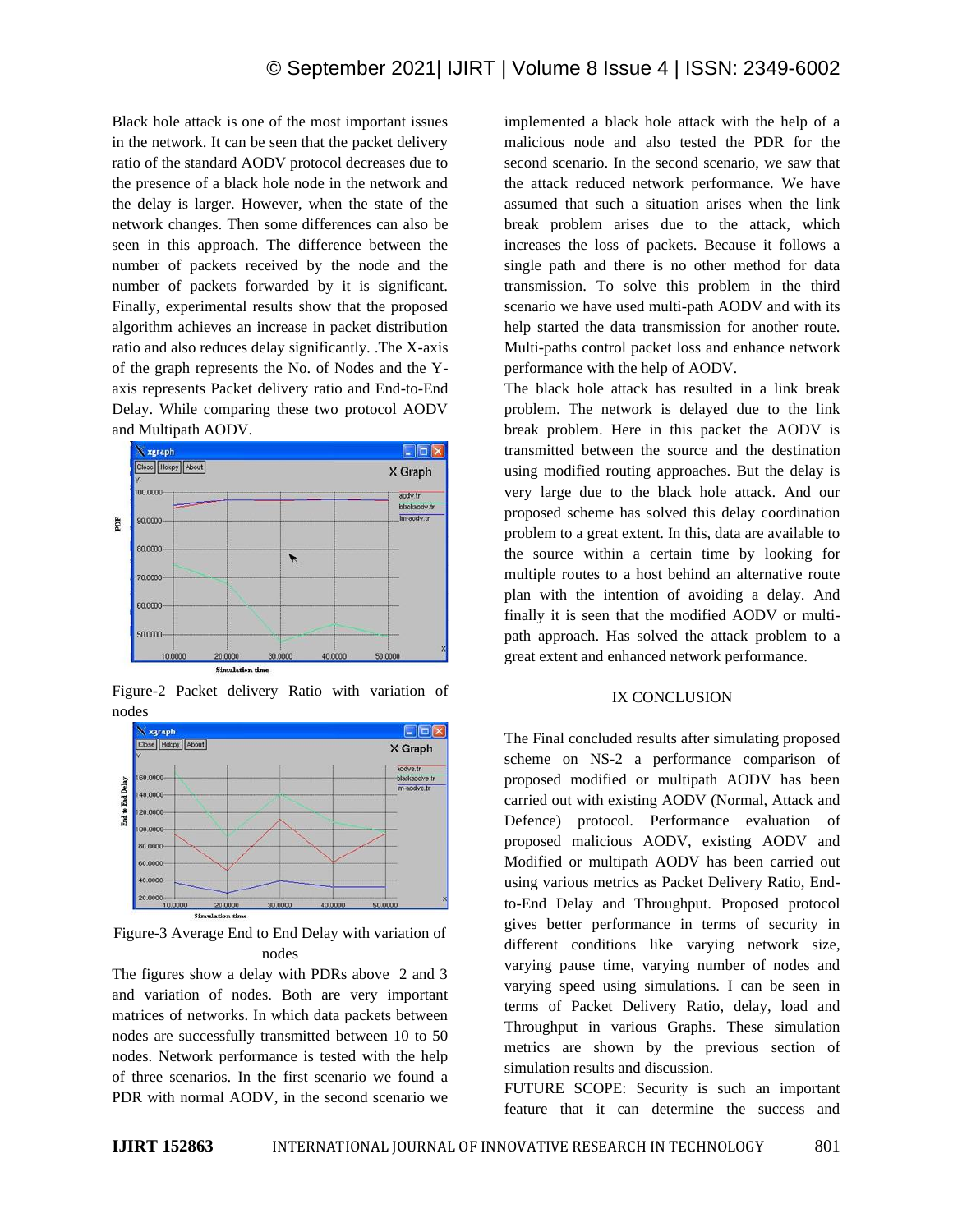widespread deployment of MANET. In this thesis we have worked on the black hole attack and related issues. A black hole attack is a type of denial-ofservice attack accomplished by dropping maximum the packets. In future work author have suggested new complex and efficient protocols are being proposed. As the secure protocols surveyed here are being maintained and improved by the developers and researchers. As no scheme is capable enough to avoid all type of attacks, sometimes assumptions are made for different scenarios. Therefore, we can work on this proposed scheme to avoid other types of attacks in future.

# REFERENCE

- [1] Elizabeth M. Royer, and Chai Keong Toh, "A Review of Current Routing Protocols for Ad Hoc Mobile Wireless Networks," IEEE Personal Communications, April 1999, Page: 46-55.
- [2] L. Wang, Y. Shu, M. Dong, L. Zhang and O. Yang, "Adaptive Multipath Source Routing in Ad hoc Networks", IEEE ICC 2001, vol.3, June 2001, Page: 867-871.
- [3] Amitabh, M. and Ketan, M.N. "Security in wireless Ad hoc networks", The handbook of ad hoc wireless networks, CRC press, 2003 Page: 499-549.
- [4] N. Jaisankar, N. Saravanan, and K. D. Swamy, "A Novel Security Approach for Detecting Black Hole Attack in MANET", Proc. Business Administration and Information Processing Heidelberg, 2010, Page: 217-223.
- [5] V. Palanisamy, P. Annadurai and S. Vijayalakshmi, "Impact of black hole attack on multicast in ad hoc network", Computational Intelligence and Computing Research, 2010 IEEE International Conference on 28-29 Dec. 2010.
- [6] Ming-Yang Su, Kun-Lin Chiang and Wei-Cheng Liao "Mitigation of Black-Hole Nodes in Mobile Ad Hoc Networks" Proceedings of IEEE International Symposium on Parallel and Distributed Processing with Applications, 2010, Page: 162-167.
- [7] S. Jain, M. Jain and H. Kandwal "Advanced Algorithm for Detection and Prevention of Cooperative Black and Gray Hole Attacks in Mobile Ad Hoc Networks" J. Computer Applications, vol. 1, 2010 Page: 37-42.
- [8] Ajay Jangra, Nitin Goel, Priyanka and Komal, "Security Aspects in Mobile Ad Hoc Network (MANETs): A Big Picture" International Journal of Electronics Engineering, 2(1), 2010, Page: 189-196.
- [9] Ming-Yang Su and Kun-Lin Chiang, "Wei-Cheng Liao. Mitigation of Black Hole Nodes in Mobile Ad Hoc Networks" In: Proceedings of IEEE International Symposium on Parallel and Distributed Processing with Applications, 2010, Page: 162-167.
- [10]N.Jaisankar and R.Saravanan "An Extended AODV Protocol for Multipath Routing in MANETs" IACSIT International Journal of Engineering and Technology, Vol.2, No.4, August 2010 page: 394-400.
- [11]Subhashis Banerjee and Koushik Majumder "A Survey of Blackhole Attacks and Countermeasures in Wireless Mobile Ad-hoc Networks" Springer-Verlag Berlin Heidelberg, SNDS 2012, CCIS 335, Page: 396–407.
- [12]Nilima H Masulkar and Archana A Nikose "An Improved Multipath AODV Protocol Based on Minimum Interference" International Conference on Advances in Engineering & Technology – 2014.
- [13] Swarnali Hazra and S.K. Setua "Black hole Attack Defending Trusted on Demand Routing in Ad-Hoc Network" Advanced Computing, Networking and Informatics - Volume 2, Smart Innovation, Systems and Technologies 28, Springer International Publishing Switzerland 2014 Page:59-63.
- [14]Vimal Kumar and Rakesh Kumar "An Adaptive Approach for Detection of Blackhole Attack in Mobile Ad hoc Network" International Conference on Intelligent Computing, Communication & Convergence Procedia Computer Science, Elsevier, 2015, Page: 472 – 479.
- [15]G. Stephanie Vianna, 2T. Vishnu Priya, 3M. Sathya "Trust based approach to overcome black hole attack in MANET" International Journal of Pure and Applied Mathematics Volume 118 No. 22 2018, 1763-1769.
- [16]Sandeep Lalasaheb Dhende, Dr. S. D. Shirbahadurkar, Dr. S. S. Musale and Shridhar K Galande "A Survey on Black Hole Attack in Mobile Ad Hoc Networks" 4th Int'l Conf. on